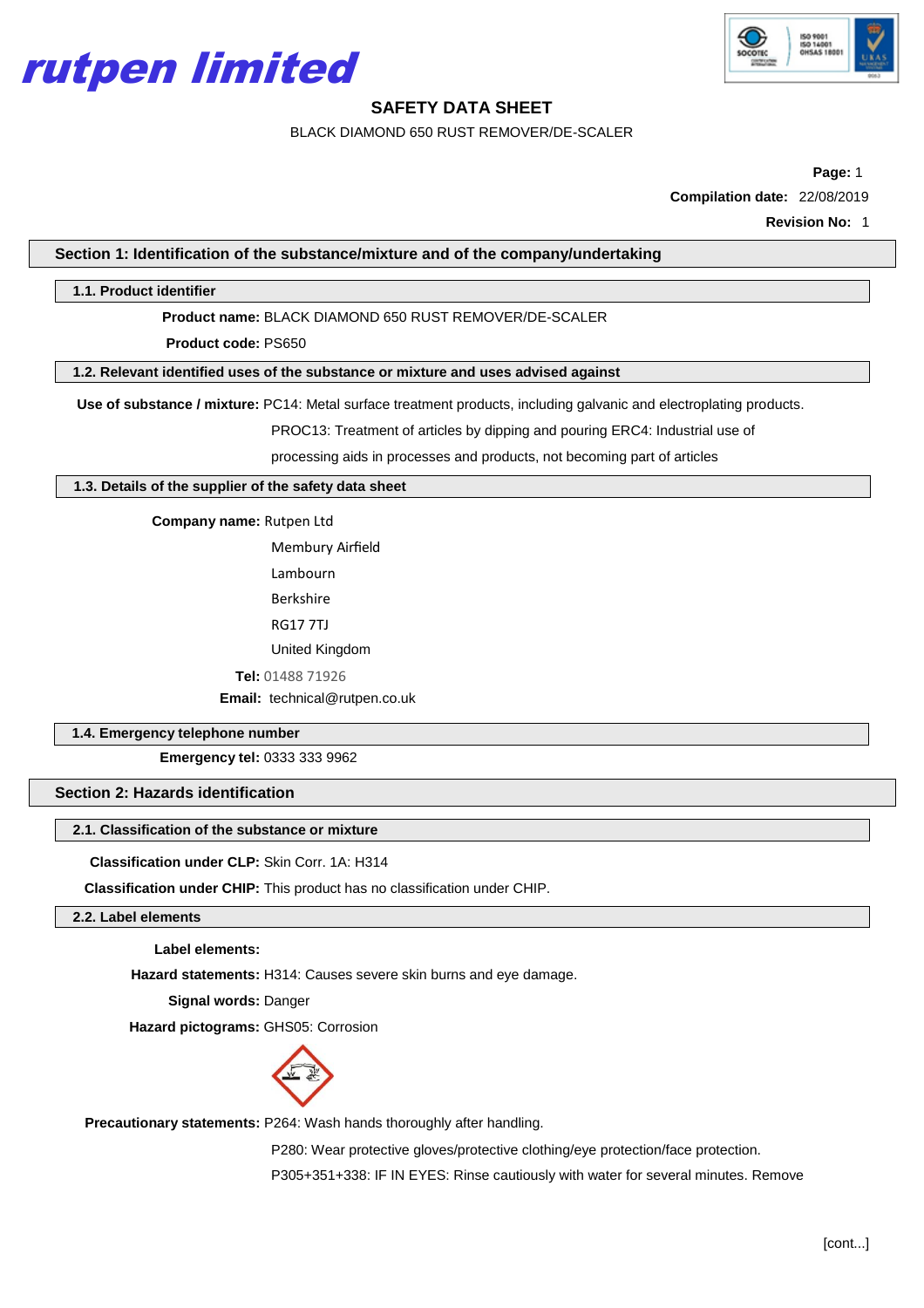



BLACK DIAMOND 650 RUST REMOVER/DE-SCALER

**Page:** 2

contact lenses, if present and easy to do. Continue rinsing.

P321: Specific treatment (see instructions on this label).

P405: Store locked up.

P501: Dispose of contents/container to hazardous or special waste collection point.

#### **2.3. Other hazards**

**PBT:** This product is not identified as a PBT/vPvB substance.

#### **Section 3: Composition/information on ingredients**

**3.2. Mixtures**

#### **Hazardous ingredients:**

#### ORTHOPHOSPHORIC ACID

| <b>EINECS</b> | CAS       | <b>CHIP Classification</b> | <b>CLP Classification</b> | Percent |
|---------------|-----------|----------------------------|---------------------------|---------|
| 231-633-2     | 7664-38-2 | C: R34                     | Skin Corr. 1B: H314       | l-10%   |

#### **Section 4: First aid measures**

#### **4.1. Description of first aid measures**

**Skin contact:** Wash immediately with plenty of soap and water.

**Eye contact:** Bathe the eye with running water for 15 minutes.

**Ingestion:** Wash out mouth with water.

**Inhalation: Consult a doctor.** 

#### **4.2. Most important symptoms and effects, both acute and delayed**

**Skin contact:** There may be mild irritation at the site of contact.

**Eye contact:** There may be irritation and redness.

**Ingestion:** There may be irritation of the throat.

**Inhalation:** No symptoms.

#### **4.3. Indication of any immediate medical attention and special treatment needed**

**Immediate / special treatment:** Not applicable.

## **Section 5: Fire-fighting measures**

## **5.1. Extinguishing media**

**Extinguishing media:** Suitable extinguishing media for the surrounding fire should be used. Use water spray

to cool containers.

## **5.2. Special hazards arising from the substance or mixture**

**Exposure hazards:** In combustion emits toxic fumes.

## **5.3. Advice for fire-fighters**

**Advice for fire-fighters:** Wear self-contained breathing apparatus. Wear protective clothing to prevent contact

with skin and eyes.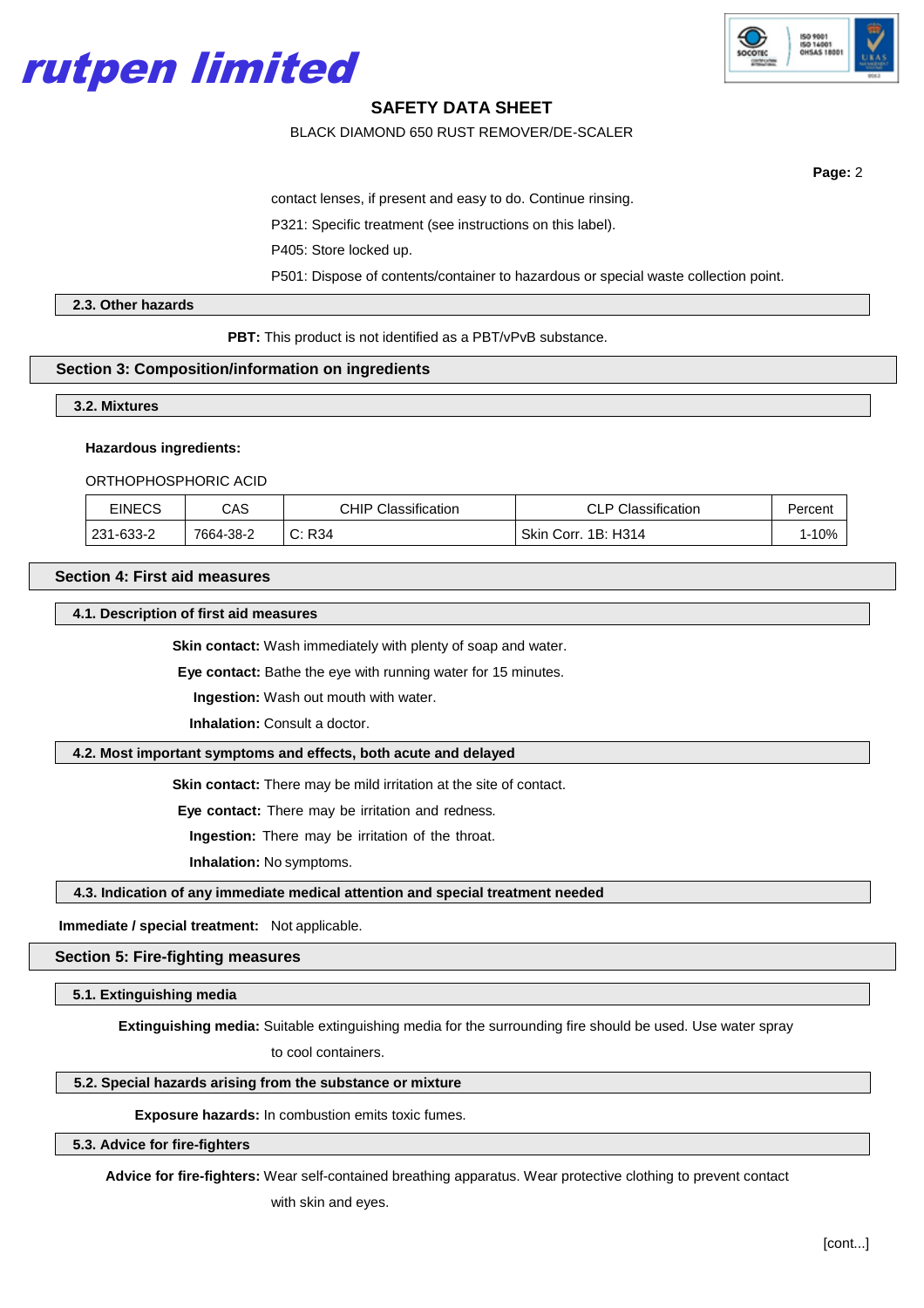



BLACK DIAMOND 650 RUST REMOVER/DE-SCALER

**Page:** 3

**Section 6: Accidental release measures**

**6.1. Personal precautions, protective equipment and emergency procedures**

**Personal precautions:** Refer to section 8 of SDS for personal protection details. Turn leaking containers leak-

side up to prevent the escape of liquid.

#### **6.2. Environmental precautions**

**Environmental precautions:** Do not discharge into drains or rivers. Contain the spillage using bunding.

#### **6.3. Methods and material for containment and cleaning up**

**Clean-up procedures:** Absorb into dry earth or sand. Transfer to a closable, labelled salvage container for

disposal by an appropriate method.

#### **6.4. Reference to other sections**

**Reference to other sections:** Refer to section 8 of SDS.

## **Section 7: Handling and storage**

**7.1. Precautions for safe handling**

#### **7.2. Conditions for safe storage, including any incompatibilities**

**Storage conditions:** Store in a cool, well ventilated area. Keep container tightly closed.

## **7.3. Specific end use(s)**

**Specific end use(s):** No data available.

## **Section 8: Exposure controls/personal protection**

## **8.1. Control parameters**

#### **Hazardous ingredients:**

#### **ORTHOPHOSPHORIC ACID...100%**

#### **Workplace exposure limits:**  $\qquad \qquad$  **Respirable dust**

| State | 8 hour TWA | 15 min. STEL | 8 hour TWA | 15 min. STEL |
|-------|------------|--------------|------------|--------------|
| UK    | mg/m3      | 2 mg/m3      |            |              |

#### **DNEL/PNEC Values**

**DNEL / PNEC** No data available.

#### **8.2. Exposure controls**

**Respiratory protection:** Respiratory protection not required.

**Hand protection:** Protective gloves.

**Eye protection:** Safety glasses. Ensure eye bath is to hand.

**Skin protection: Protective clothing.**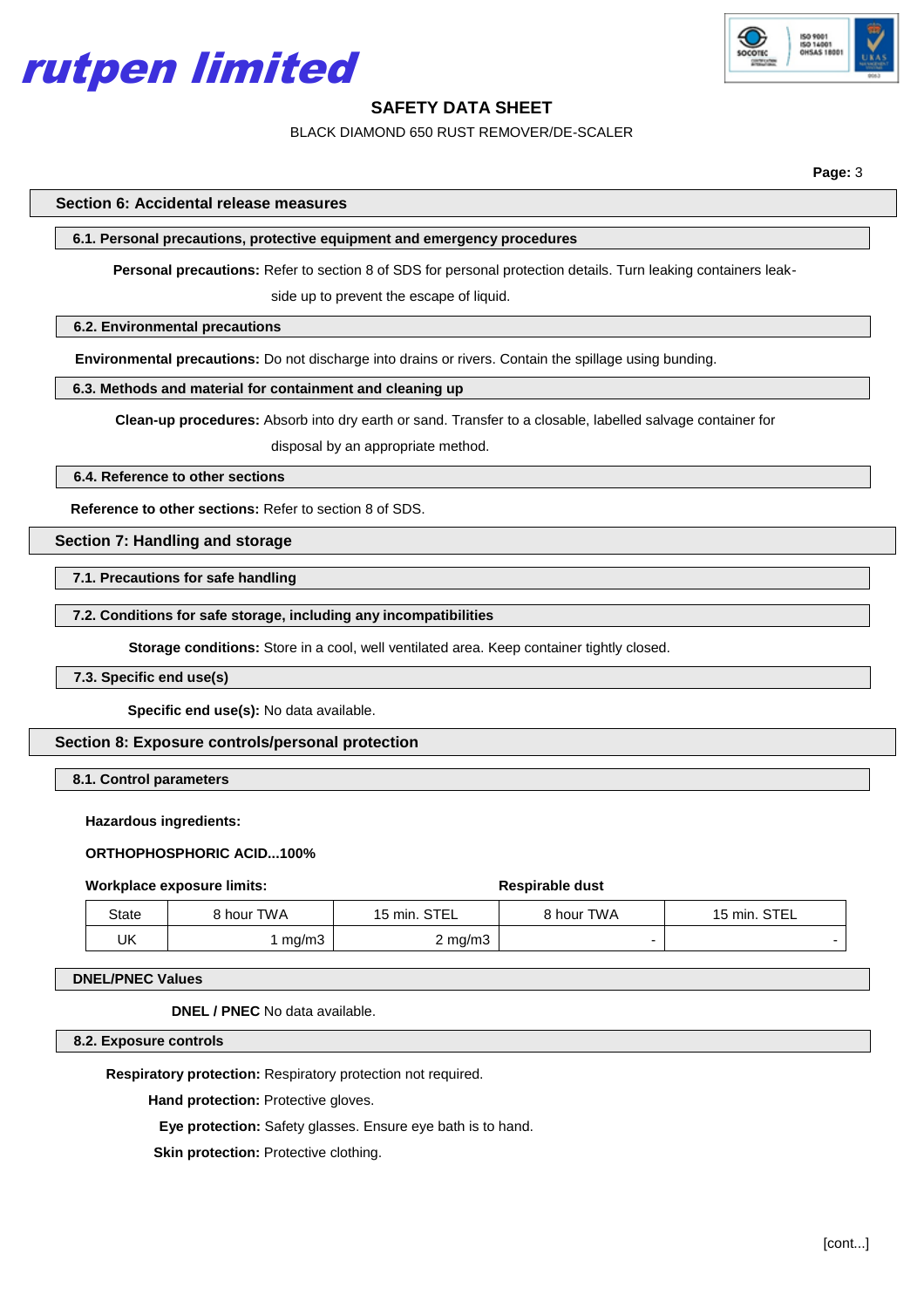



BLACK DIAMOND 650 RUST REMOVER/DE-SCALER

**Page:** 4

#### **Section 9: Physical and chemical properties**

| 9.1. Information on basic physical and chemical properties |                                           |                                                   |                           |  |  |  |
|------------------------------------------------------------|-------------------------------------------|---------------------------------------------------|---------------------------|--|--|--|
|                                                            | <b>State: Liquid</b>                      |                                                   |                           |  |  |  |
| <b>Colour: Pale yellow</b>                                 |                                           |                                                   |                           |  |  |  |
| <b>Odour:</b> Mild detergent                               |                                           |                                                   |                           |  |  |  |
| <b>Evaporation rate:</b> No data available.                |                                           |                                                   |                           |  |  |  |
| <b>Oxidising: Non-oxidising (by EC criteria)</b>           |                                           |                                                   |                           |  |  |  |
| <b>Solubility in water: Miscible</b>                       |                                           |                                                   |                           |  |  |  |
| <b>Viscosity: Viscous</b>                                  |                                           |                                                   |                           |  |  |  |
| <b>Boiling point/range °C:</b> No data available.          |                                           | <b>Melting point/range °C:</b> No data available. |                           |  |  |  |
| <b>Flammability limits %: lower:</b> No data available.    |                                           |                                                   | upper: No data available. |  |  |  |
|                                                            | <b>Flash point °C:</b> No data available. | Part.coeff. n-octanol/water: No data available.   |                           |  |  |  |
| Autoflammability <sup>°</sup> C: No data available.        |                                           | Vapour pressure: No data available.               |                           |  |  |  |
| <b>Relative density: 1.35</b>                              |                                           | pH: < 2                                           |                           |  |  |  |
|                                                            | <b>VOC g/l:</b> No data available.        |                                                   |                           |  |  |  |

**9.2. Other information**

**Other information:** No data available.

#### **Section 10: Stability and reactivity**

**10.1. Reactivity**

**Reactivity:** Stable under recommended transport or storage conditions.

**10.2. Chemical stability**

**Chemical stability:** Stable under normal conditions.

#### **10.3. Possibility of hazardous reactions**

**Hazardous reactions:** Hazardous reactions will not occur under normal transport or storage conditions.

Decomposition may occur on exposure to conditions or materials listed below.

## **10.4. Conditions to avoid**

**Conditions to avoid:** Heat.

**10.5. Incompatible materials**

**Materials to avoid:** Strong oxidising agents. Strong acids.

## **10.6. Hazardous decomposition products**

**Haz. decomp. products:** In combustion emits toxic fumes.

## **Section 11: Toxicological information**

**11.1. Information on toxicological effects**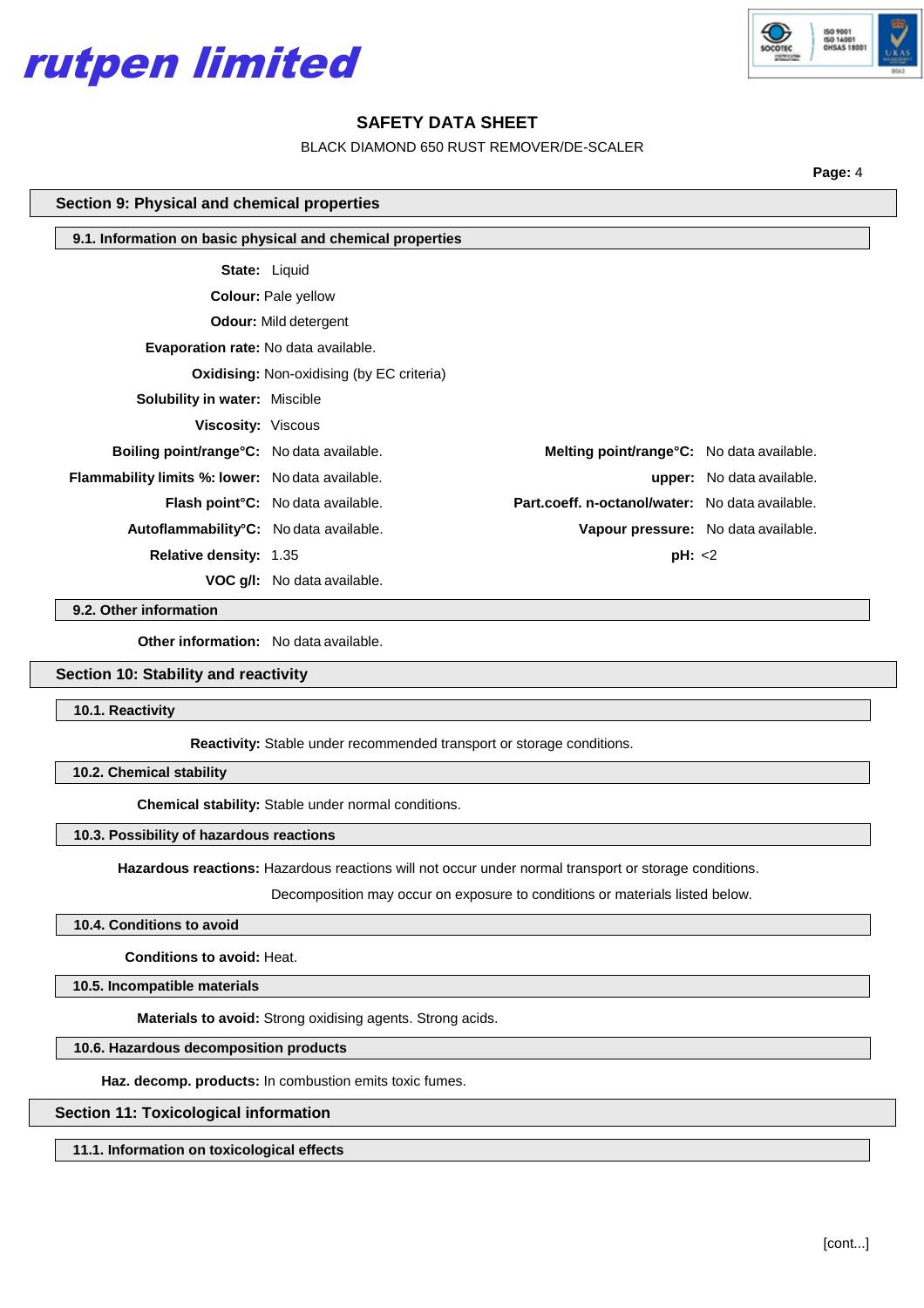



BLACK DIAMOND 650 RUST REMOVER/DE-SCALER

**Page:** 5

**Hazardous ingredients:**

**ORTHOPHOSPHORIC ACID...100%**

| ∩⊾<br>.<br>٦F<br>, ,,<br>⊸∟∪∪<br>``<br>$ -$ | ---<br>သာ | н<br>. |
|---------------------------------------------|-----------|--------|
|---------------------------------------------|-----------|--------|

**Toxicity values:** No data available.

**Symptoms / routes of exposure**

**Skin contact:** There may be mild irritation at the site of contact.

**Eye contact:** There may be irritation and redness.

**Ingestion:** There may be irritation of the throat.

**Inhalation:** No symptoms.

**Section 12: Ecological information**

**12.1. Toxicity**

**Ecotoxicity values:** No data available.

**12.2. Persistence and degradability**

**Persistence and degradability:** Biodegradable.

**12.3. Bioaccumulative potential**

**Bioaccumulative potential:** No bioaccumulation potential.

**12.4. Mobility in soil**

**Mobility:** Readily absorbed into soil.

**12.5. Results of PBT and vPvB assessment**

**PBT identification:** This product is not identified as a PBT/vPvB substance.

**12.6. Other adverse effects**

**Other adverse effects:** Negligible ecotoxicity.

### **Section 13: Disposal considerations**

**13.1. Waste treatment methods**

**NB:** The user's attention is drawn to the possible existence of regional or national

regulations regarding disposal.

## **Section 14: Transport information**

**14.1. UN number**

**UN number:** UN1760

**14.2. UN proper shipping name**

**Shipping name:** CORROSIVE LIQUID, N.O.S. CONTAINS PHOSPHORIC & CITRIC ACID